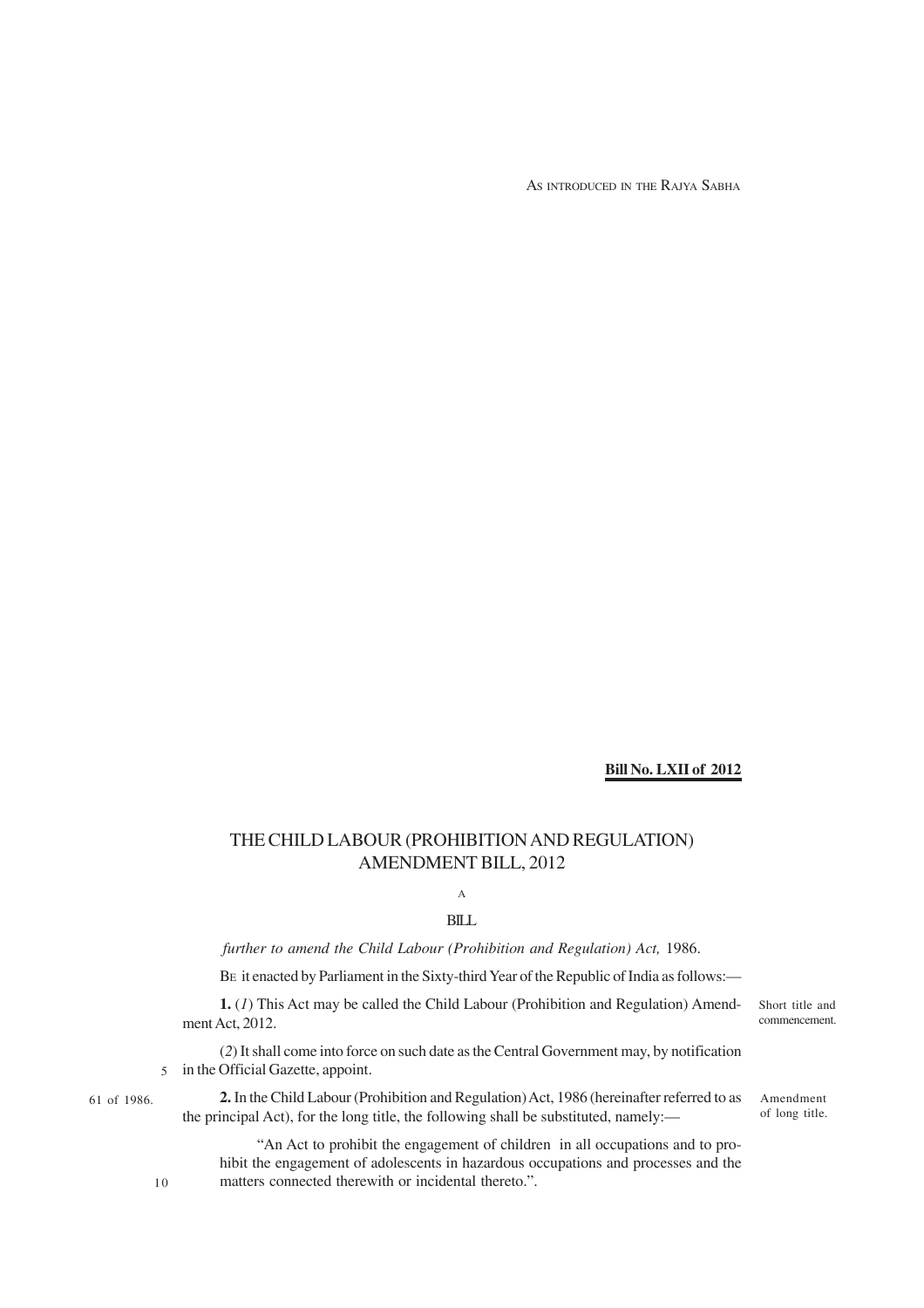| Amendment<br>of short title.                                                                               | 3. In section 1 of the principal Act, in sub-section $(1)$ , for the words, brackets and<br>figures "the Child Labour (Prohibition and Regulation) Act, 1986", the words, brackets and<br>figures "the Child and Adolescent Labour (Prohibition and Regulation) Act, 1986" shall be<br>substituted.                                                                                                                                                |             |  |  |  |
|------------------------------------------------------------------------------------------------------------|----------------------------------------------------------------------------------------------------------------------------------------------------------------------------------------------------------------------------------------------------------------------------------------------------------------------------------------------------------------------------------------------------------------------------------------------------|-------------|--|--|--|
| Amendment<br>of section 2.                                                                                 | 4. In section 2 of the principal Act,—                                                                                                                                                                                                                                                                                                                                                                                                             |             |  |  |  |
|                                                                                                            | (a) clause (i) shall be renumbered as clause (ia) thereof and before clause (ia) as<br>so renumbered, the following shall be inserted, namely:-                                                                                                                                                                                                                                                                                                    |             |  |  |  |
|                                                                                                            | $'(i)$ "adolescent" means a person who has completed his fourteenth year<br>of age but has not completed his eighteenth year;';                                                                                                                                                                                                                                                                                                                    |             |  |  |  |
|                                                                                                            | (b) for clause $(ii)$ , the following clause shall be substituted, namely:—                                                                                                                                                                                                                                                                                                                                                                        |             |  |  |  |
|                                                                                                            | "(ii) "child" means a person who has not completed his fourteenth year of<br>age or such age as may be specified in the Right of Children to Free and<br>Compulsory Education Act, 2009, whichever is more;'.                                                                                                                                                                                                                                      | 35 of 2009. |  |  |  |
| Substitution<br>of new<br>section for<br>section 3.                                                        | 5. For section 3 of the principal Act, the following section shall be substituted, namely:—                                                                                                                                                                                                                                                                                                                                                        |             |  |  |  |
| Prohibition of<br>employment<br>of children in<br>any occupa-<br>tion and<br>process.                      | "3. No child shall be employed or permitted to work in any occupation or process:                                                                                                                                                                                                                                                                                                                                                                  | 15          |  |  |  |
|                                                                                                            | Provided that nothing in this section shall apply where the child helps his family<br>after his school hours or helps his family in fields, home-based work, forest gathering<br>or attends technical institutions during vacations for the purpose of learning, but does<br>not include any help or attending technical institutions where there is subordinate<br>relationship of labour or work which are outsourced and carried out in home.". |             |  |  |  |
| Insertion of<br>new section<br>3A.                                                                         | <b>6.</b> After section 3 of the principal Act, the following section shall be inserted, namely:—                                                                                                                                                                                                                                                                                                                                                  |             |  |  |  |
| Prohibition of<br>employment<br>of adolescents<br>in certain<br>hazardous<br>occupations<br>and processes. | "3A. No adolescent shall be employed or permitted to work in any of the hazardous<br>occupations or processes set forth in the Schedule.".                                                                                                                                                                                                                                                                                                         |             |  |  |  |
| Amendment<br>of section 4.                                                                                 | 7. In section 4 of the principal Act, for the words "add any occupation or process to the<br>Schedule", the words "add to, or, omit from, the Schedule any hazardous occupation or<br>process" shall be substituted.                                                                                                                                                                                                                               |             |  |  |  |
| Omission of<br>Part III.                                                                                   | 8. Part III of the principal Act shall be omitted.                                                                                                                                                                                                                                                                                                                                                                                                 |             |  |  |  |
| Amendment<br>of section 14.                                                                                | 9. In section 14 of the principal Act,—                                                                                                                                                                                                                                                                                                                                                                                                            |             |  |  |  |
|                                                                                                            | (a) for sub-section (1), the following sub-sections shall be substituted, namely:—                                                                                                                                                                                                                                                                                                                                                                 |             |  |  |  |
|                                                                                                            | " $(1)$ Whoever employs any child or permits any child to work in<br>contravention of the provisions of section 3 shall be punishable with<br>imprisonment for a term which shall not be less than six months but which may<br>extend to two years' or with fine which shall not be less than twenty thousand<br>rupees but which may extend to fifty thousand rupees, or with both:                                                               |             |  |  |  |
|                                                                                                            | Provided that the parents or guardians of such children shall not be<br>punished unless they permit such child for commercial purposes in contravention<br>of the provisions of section 3.                                                                                                                                                                                                                                                         | 35          |  |  |  |
|                                                                                                            | (IA) Whoever employs any adolescent or permits any adolescent to work<br>in contravention of the provisions of section 3A shall be punishable with<br>imprisonment for a term which shall not be less than six months but which may<br>extend to two years or with fine which shall not be less than twenty thousand<br>rupees but which may extend to fifty thousand rupees, or with both:                                                        | 40          |  |  |  |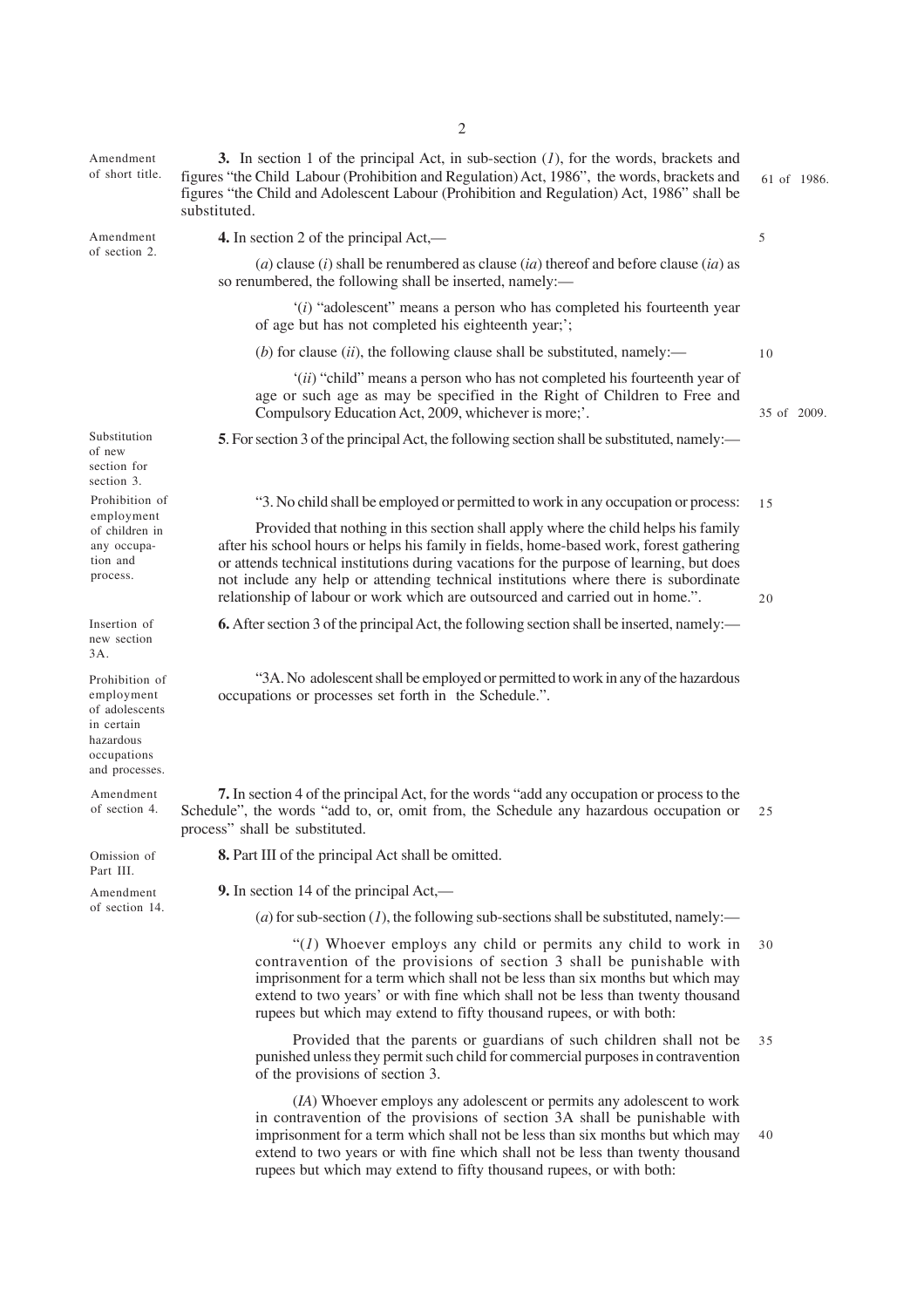Provided that the parents or guardians of such adolescent shall not be punished unless they permit such adolescent to work in contravention of the provisions of section 3A.";

(*b*) in sub-section (*2*),—

(*i*) for the word and figure "section 3", the words, figures and letter, "section 3 or section 3A" shall be substituted;

(*ii*) for the words "six months but which may extend to two years", the words "one year but which may extend to three years" shall be substituted;

(*c*) clauses (*a*), (*b*) and (*c*) of sub-section (*3*) shall be omitted.

**10.** After section 14 of the principal Act, the following section shall be inserted, namely:— Insertion of new section 14A. 10

"14A. Notwithstanding anything contained in the Code of Criminal Procedure, 1973, every offence punishable under this Act shall be cognizable.".

11. After section 17, the following sections shall be inserted, namely:—

- "17A. The appropriate Government may, confer such powers and impose such duties on a District Magistrate as may be necessary, to ensure that the provisions of this Act are properly carried out and the District Magistrate may specify the officer, subordinate to him, who shall exercise all or any of the powers, and perform all or any of the duties, so conferred or imposed and the local limits within which such powers or duties shall be carried out by the officer as may be
- 

 $25$ 

30

20

15

5

prescribed. 17B**.** The appropriate Government shall, make or cause to be made periodic inspection of the places at which the employment of children is prohibited and hazardous occupations or processes are carried out at such intervals as it thinks fit, and monitor the issues, relating to the provisions of this Act.".

**12.** In section 18 of the principal Act, in sub-section (*2*), for clauses (*b*), (*c*) and (*d*), the following clause shall be substituted, namely:—

"(*b*) the powers to be exercised and the duties to be performed by the officer specified and the local limits within which such powers or duties shall be carried out under section 17A.".

**13.** In the principal Act, for the Schedule, the following Schedule shall be substituted, namely:—

Substitution of new Schedule for the Schedule.

Insertion of new sections 17A and 17B. District Magistrate to implement the provisions.

Offences to be cognizable.

Inspection and monitoring.

Amendment of section 18.

#### 'THE SCHEDULE

(*See* section 3A)

(*1*) Mines. 35

(*2*) Inflammable substances or explosives.

(*3*) Hazardous process.

63 of 1948.

*Explanation*.—For the purposes of this Schedule, "hazardous process" has the meaning assigned to it in clause (*cb*) of the Factories Act, 1948.'.

3

2 of 1974.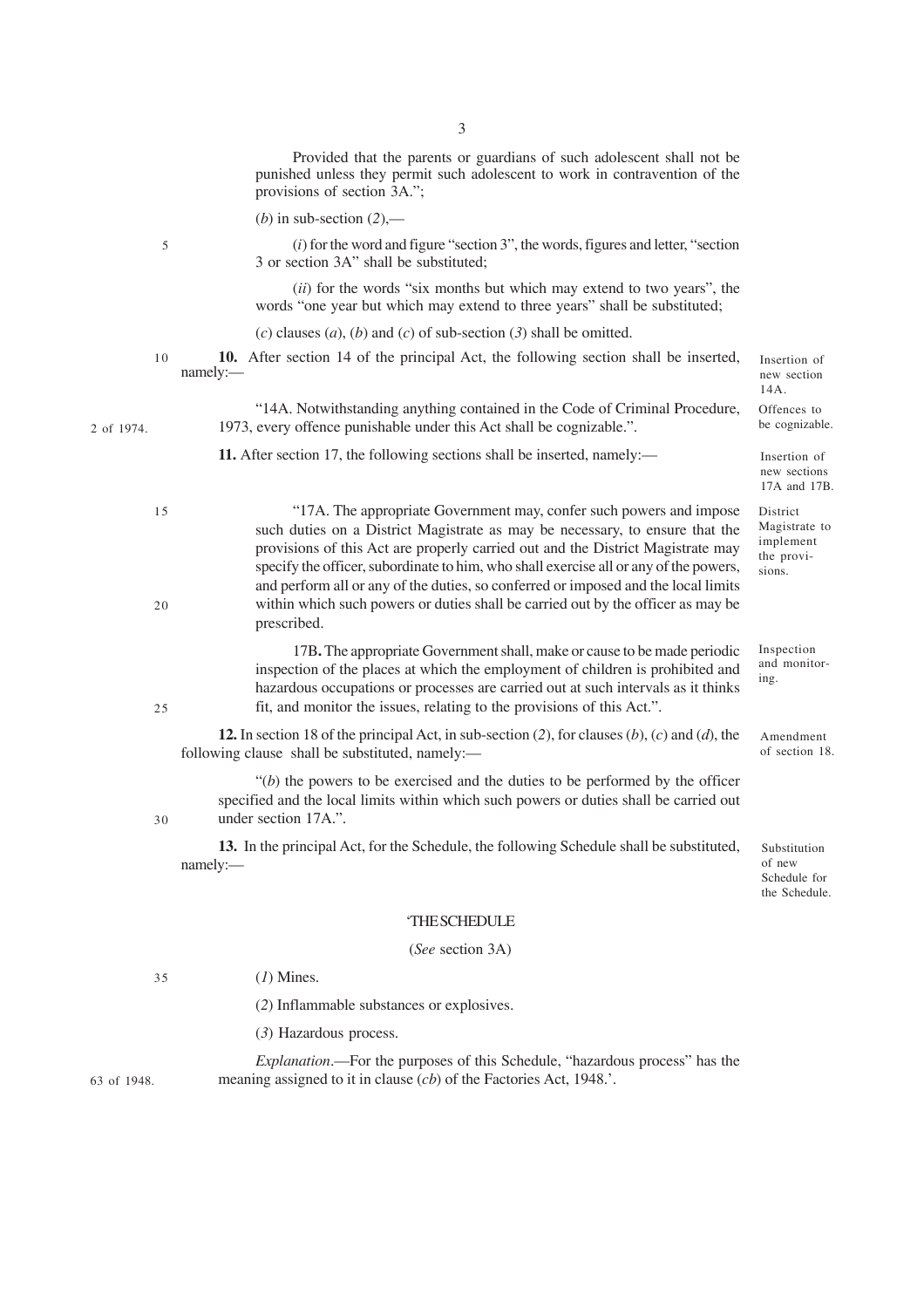### STATEMENT OF OBJECTS AND REASONS

The Child Labour (Prohibition and Regulation) Act, 1986 provides for prohibition of the engagement of children in certain employments and for regulating the conditions of work of children in certain other employments.

2. Section 3 of the said Act, *inter alia*, provides that employment of children below the age of fourteen years is prohibited in any of the occupations or processes specified in the Schedule to the said Act. Section 6 of the said Act provides that the provisions of Part III of the Act (which relates with the regulation of conditions of work of children) shall apply to an establishment or a class of establishments in which none of the occupations referred to in section 3 is carried on.

3. It is proposed to prohibit employment of children in all occupations and processes to facilitate their enrolment in schools in view of the Right of Children to Free and Compulsory Education Act, 2009 and to prohibit employment of adolescents (persons who have completed fourteenth year of age but have not completed eighteenth year) in hazardous occupations and processes and to regulate the conditions of service of adolescents in line with the ILO Convention 138 and Convention 182, respectively.

4. The provisions of the Bill, *inter alia*, provide for—

(*i*) the amendment of the long title of the said Act in view of the proposed provision to prohibit employment of children below fourteen years in all occupations and processes and the proposed provision to prohibit employment of adolescents (persons who have completed fourteenth year of age but have not completed eighteenth year) in hazardous occupations and processes set forth in the proposed Schedule;

(*ii*) the amendment of the short title of the said Act in view of the insertion of the proposed new definition of "adolescent" whose employment in hazardous occupations and processes is also proposed to be prohibited;

(*iii*) the insertion of a new definition of "adolescent" that means a person who has completed his fourteenth year of age but not completed his eighteenth year in section 2 of the said Act;

(*iv*) the amendment of the definition of "child" to provide that child means a person who has not completed his fourteenth year of age or such age as may be specified in the Right of Children to Free and Compulsory Education Act, 2009, whichever is more;

(*v*) the amendment of section 3 of the said Act to prohibit employment of children in all occupations and processes except where the child helps his family after his school hours or helps his family in fields, home-based work, forest gathering or attends technical institutions during vacations for the purpose of learning, but does not include any help or attending technical institutions where there is subordinate relationship of labour or work which are outsourced and carried out in home;

(*vi*) the insertion of a new section 3A to prohibit employment of adolescents in any hazardous occupations and processes specified in the proposed Schedule;

(*vii*) the amendment of section 4 of the said Act to empower the Central Government to add or omit any hazardous occupations and processes from the Schedule to the proposed legislation;

(*viii*) the omission of Part III of the said Act in view of the prohibition of employment of children below fourteen years of age in all occupations and processes;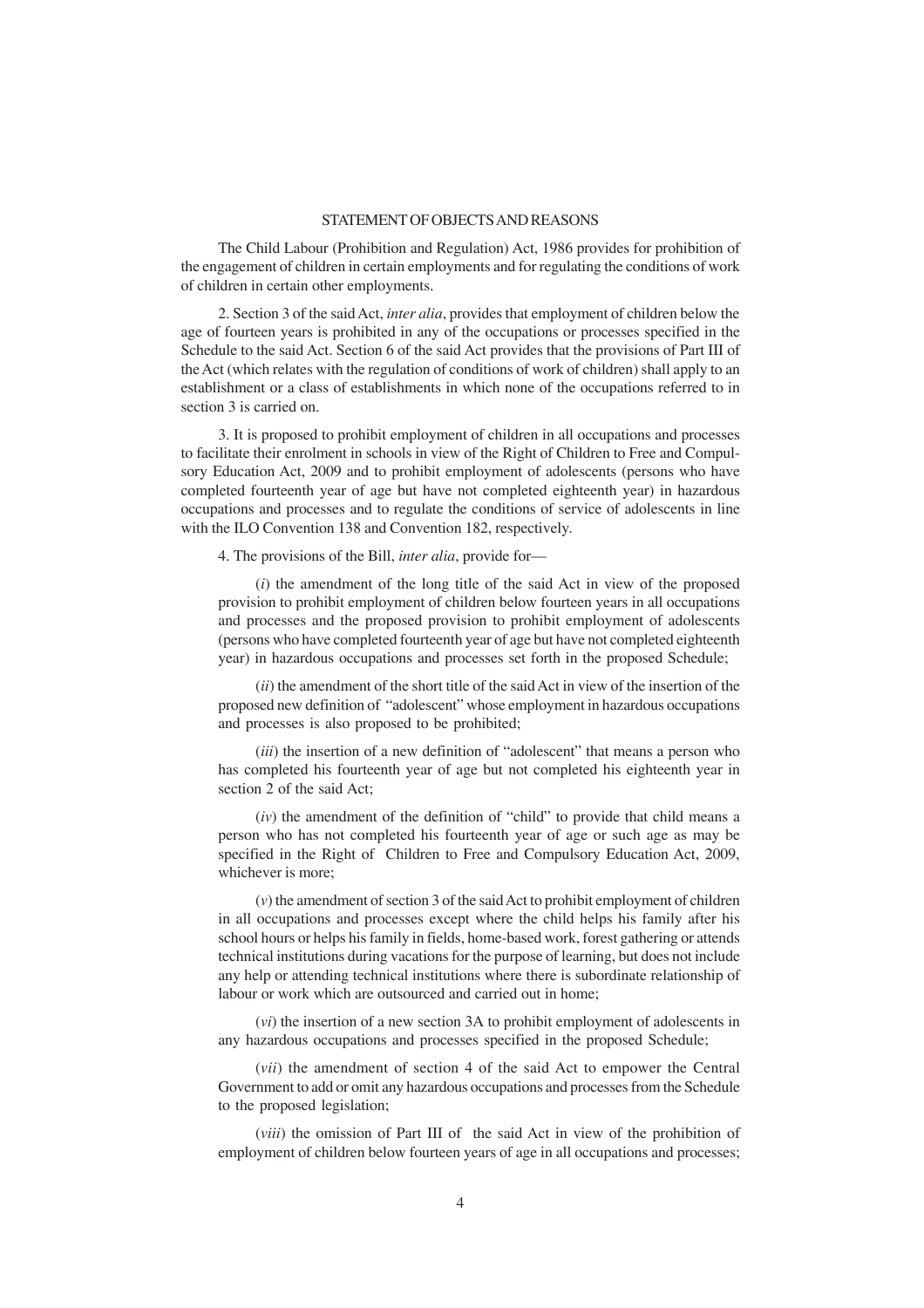$(ix)$  the amendment of sub-section  $(1)$  of section 14 to enhance the punishment from imprisonment for a term which shall not be less than three months but which may extend to one year or with fine which shall not be less than ten thousand rupees but which may extend to twenty thousand rupees, to imprisonment for a term which shall not be less than six months but which may extend to two years, or with fine which shall not be less than twenty thousand rupees but which may extend to fifty thousand rupees, or with both, for employment or permitting any children to work in any occupations or processes in contravention of section 3. However, the parents or guardians of such children shall not be liable for such punishment unless they permit such children for commercial purposes;

(*x*) the insertion of new sub-section (*1A*) in section 14 to provide punishment of imprisonment for a term which shall not be less than six months but which may extend to two years, or with fine which shall not be less than twenty thousand rupees but which may extend to fifty thousand rupees, or with both for employment or permitting to work any adolescent in any hazardous occupations or processes. However, the parents or guardians of such adolescents shall not be liable for punishment unless they permit such adolescents to work in contravention of the provisions of section 3A;

(*xi*) the amendment of sub-section (*2*) of section 14, which provides punishment for the convicted offender who commits a like offence afterwards, to enhance the minimum punishment existing therein from six months to one year and maximum punishment from two years to three years;

(*xii*) the insertion of a new section 14A to provide that the offences under the proposed legislation shall be cognizable notwithstanding anything contained in the Code of Criminal Procedure, 1973;

(*xiii*) the omission of the provisions of clauses (*a*) and (*b*) of sub-section (*3*) of section 14 of the Act in view of the prohibition of the employment of children below fourteen years in all occupations and processes;

(*xiv*) the insertion of new section 17A to empower the appropriate Government to confer such powers and impose such duties on a District Magistrate as may be necessary to ensure that the provisions of the proposed legislation are properly carried out and to empower the District Magistrate to specify the officer subordinate to him who shall exercise all or any of the powers and perform all or any of the duties so conferred or imposed and the local limits within which such powers or duties shall be carried out by the officer in accordance with the rules made by the appropriate Government;

(*xv*) the insertion of new section 17B which empowers the appropriate Government to make periodic inspection or cause such inspection to be made, of the places at which the employment of the children is prohibited and the hazardous occupation or process are carried out, at such intervals as it thinks fit and monitor the issues relating to the provisions of the Act; and

(*xvi*) the substitution of the existing Schedule to the Act by new Schedule in view of the prohibition of children in all occupations and processes and regulation of employment of adolescents in hazardous occupations and processes.

5. The Bill seeks to achieve the above objectives.

*The* 21*st November,* 2012.

NEW DELHI; NALLIKARJUN KHARGE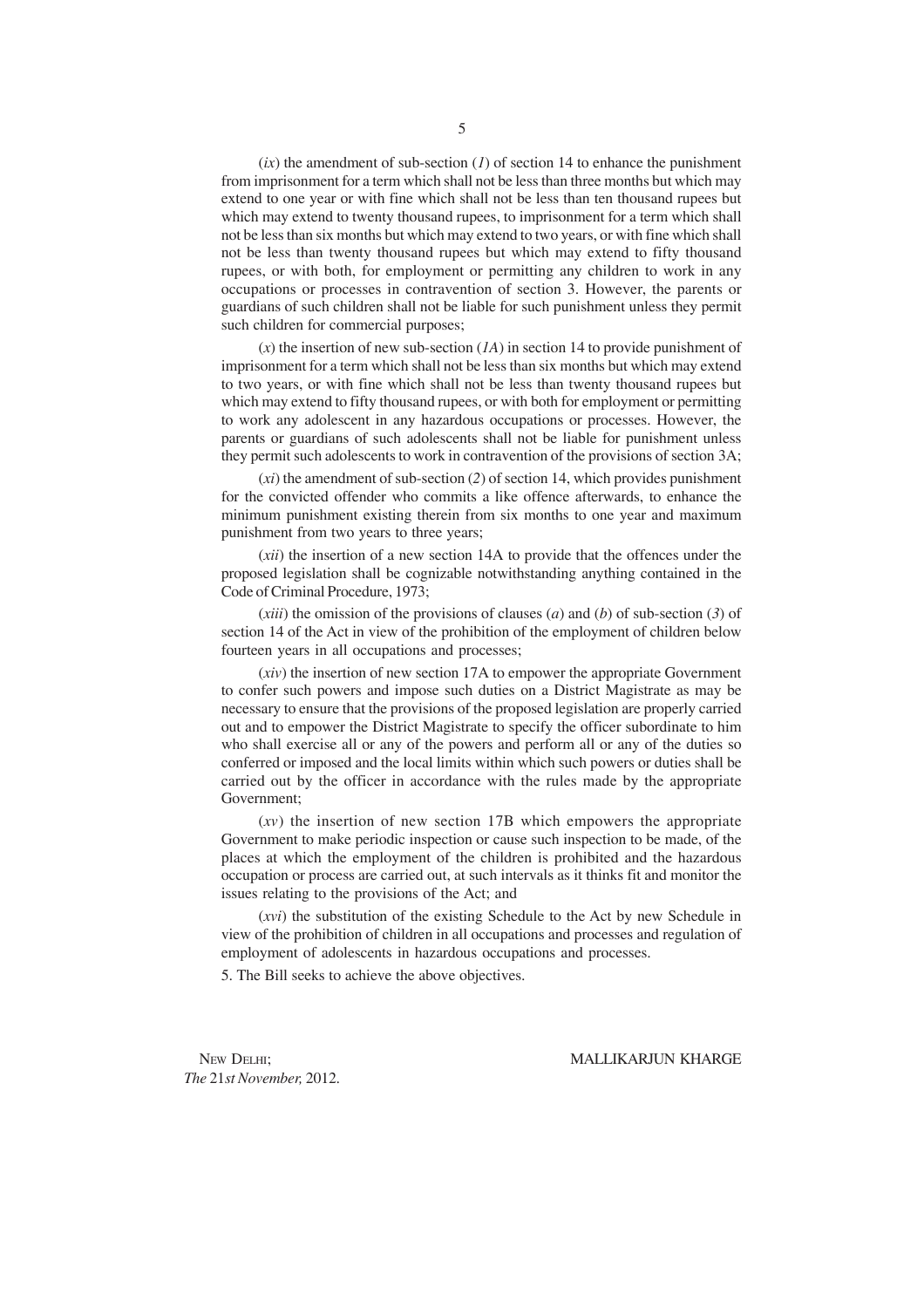## *ANNEXURE*

EXTRACTS FROM THE CHILD LABOUR (PROHIBITION AND REGULATION) ACT, 1986 (61 OF 1986)

An Act to prohibit the engagement of children in certain employments and to regulate the conditions of work of children in certain other employments.

 $*$  \*  $*$  \*  $*$  \*  $*$ 

 $*$  \*  $*$  \*  $*$  \*  $*$  \*

## **PART I**

#### **PRELIMINARY**

| Short title, | <b>1.</b> (1) This Act may be called the Child Labour (Prohibition and Regulation) Act, 1986. |        |   |                                                                                      |        |  |
|--------------|-----------------------------------------------------------------------------------------------|--------|---|--------------------------------------------------------------------------------------|--------|--|
| extent and   | ∗                                                                                             |        | ∗ | ∗                                                                                    | $\ast$ |  |
| commence-    |                                                                                               |        |   |                                                                                      |        |  |
| ment.        |                                                                                               |        |   |                                                                                      |        |  |
| Definitions. | 2. In this Act, unless the context otherwise requires,—                                       |        |   |                                                                                      |        |  |
|              | ∗                                                                                             | $\ast$ | × | ∗                                                                                    | $\ast$ |  |
|              |                                                                                               |        |   | <i>(ii)</i> "child" means a person who has not completed his fourteenth year of age; |        |  |

#### **PART II**

 $*$  \*  $*$  \*  $*$  \*  $*$  \*

PROHIBITION OF EMPLOYMENT OF CHILDREN IN CERTAIN OCCUPATIONS AND PROCESSES

**3.** No child shall be employed or permitted to work in any of the occupations set forth in Part A of the Schedule or in any workshop wherein any of the processes set forth in Part B of the Schedule is carried on:

Provided that nothing in this section shall apply to any workshop wherein any process is carried on by the occupier with the aid of his family or to any school established by, or receiving assistance or recognition from, Government.

**4.** The Central Government, after giving by notification in the Official Gazette, not less than three months' notice of its intention so to do, may, by like notification, add any occupation or process to the Schedule and thereupon the Schedule shall be deemed to have been amended accordingly.

 $*$  \*  $*$  \*  $*$  \*  $*$  \*

### PART III

#### REGULATION OF CONDITIONS OF WORK OF CHILDREN

Application of Part.

**6.** The provisions of this Part shall apply to an establishment or a class of establishments in which none of the occupations or processes referred to in section 3 is carried on.

**7.** (*1*) No child shall be required or permitted to work in any establishment in excess of such number of hours as may be prescribed for such establishment or class of establishments.

(*2*) The period of work on each day shall be so fixed that no period shall exceed three hours and that no child shall work for more than three hours before he has had an interval for rest for at least one hour.

(*3*) The period of work of a child shall be so arranged that inclusive of his interval for rest, under sub-section (*2*), it shall not be spread over more than six hours, including the time spent in waiting for work on any day.

(*4*) No child shall be permitted or required to work between 7 p.m. and 8 a.m.

(*5*) No child shall be required or permitted to work overtime.

6

of employment of children in certain occupations and processes.

Prohibition

Power to amend the Schedule.

Hours and period of

work.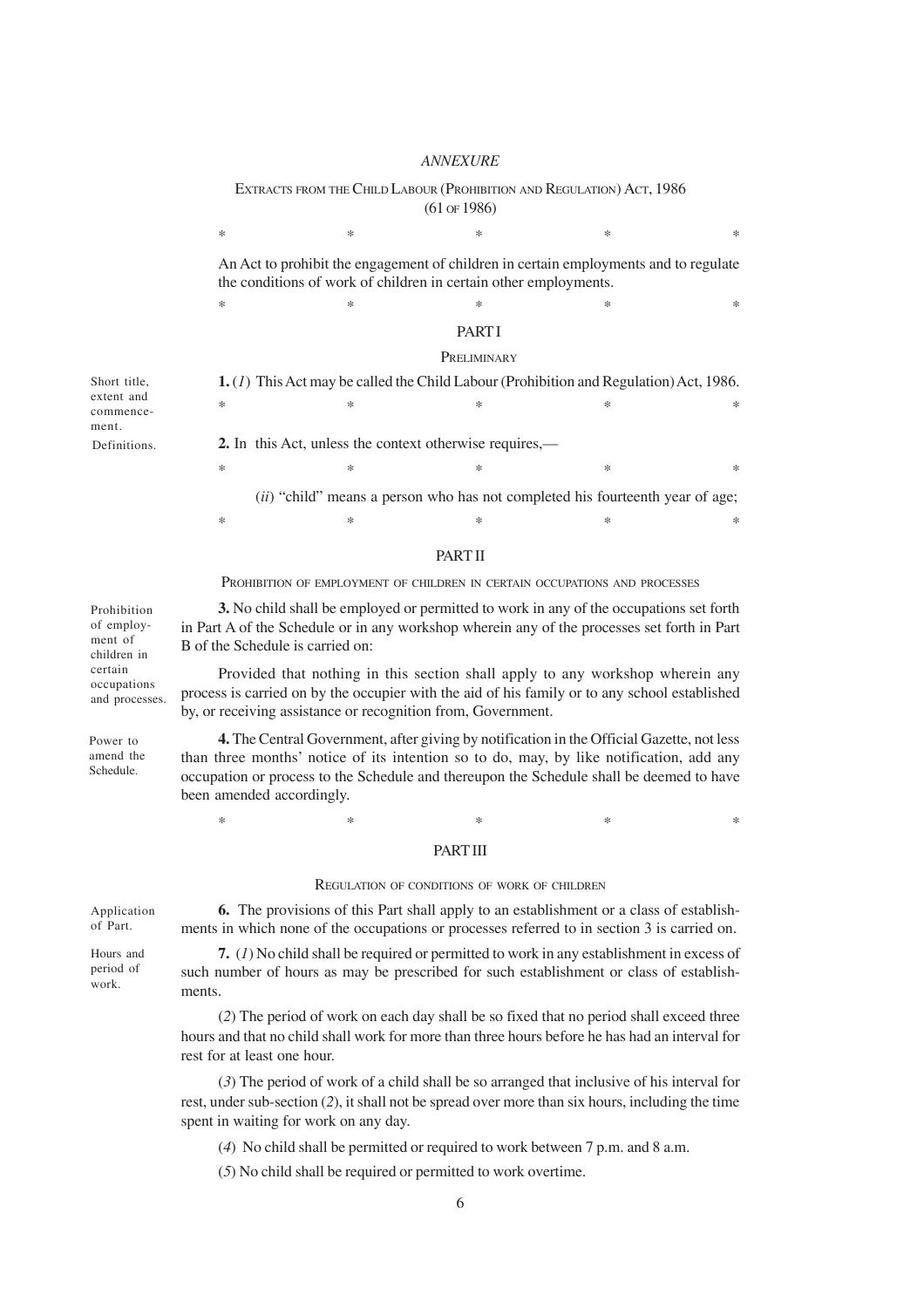(*6*) No child shall be required or permitted to work in any establishment on any day on which he has already been working in another establishment.

**8.** Every child employed in an establishment shall be allowed in each week, a holiday of one whole day, which day shall be specified by the occupier in a notice permanently exhibited in a conspicuous place in the establishment and the day so specified shall not be altered by the occupier more than once in three months. Weekly holidays.

**9.** (*1*) Every occupier in relation to an establishment in which a child was employed or permitted to work immediately before the date of commencement of this Act in relation to such establishment shall, within a period of thirty days from such commencement, send to the Inspector within whose local limits the establishment is situated, a written notice containing the following particulars, namely:—

(*a*) the name and situation of the establishment;

(*b*) the name of the person in actual management of the establishment;

(*c*) the address to which communications relating to the establishment should be sent; and

(*d*) the nature of the occupation or process carried on in the establishment.

(*2*) Every occupier, in relation to an establishment, who employs, or permits to work, any child after the date of commencement of this Act in relation to such establishment, shall, within a period of thirty days from the date of such employment, send to the Inspector within whose local limits the establishment is situated, a written notice containing the particulars as are mentioned in sub-section (*1*).

*Explanation*.— For the purposes of sub-sections (*1*) and (*2*), "date of commencement of this Act, in relation to an establishment" means the date of bringing into force of this Act in relation to such establishment.

(*3*) Nothing in sections 7, 8 and 9 shall apply to any establishment wherein any process is carried on by the occupier with the aid of his family or to any school established by, or receiving assistance or recognition from, Government.

**10.** If any question arises between an Inspector and an occupier as to the age of any child who is employed or is permitted to work by him in an establishment, the question shall, in the absence of a certificate as to the age of such child granted by the prescribed medical authority, be referred by the Inspector for decision to the prescribed medical authority.

**11.** There shall be maintained by every occupier in respect of children employed or permitted to work in any establishment, a register to be available for inspection by an Inspector at all times during working hours or when work is being carried on in any such establishment, showing—

(*a*) the name and date of birth of every child so employed or permitted to work;

(*b*) hours and periods of work of any such child and the intervals of rest to which he is entitled;

(*c*) the nature of work of any such child; and

(*d*) such other particulars as may be prescribed.

**12.** Every railway administration, every port authority and every occupier shall cause to be displayed in a conspicuous and accessible place at every station on its railway or within the limits of a port or at the place of work, as the case may be, a notice in the local language and in the English language containing an abstract of sections 3 and 14.

**13.** (*1*) The appropriate Government may, by notification in the Official Gazette, make rules for the health and safety of the children employed or permitted to work in any establishment or class of establishments.

Disputes as to age.

Maintenance of register.

Notice to

Inspector.

Display of notice containing abstract of sections 3 and 14. Health and safety.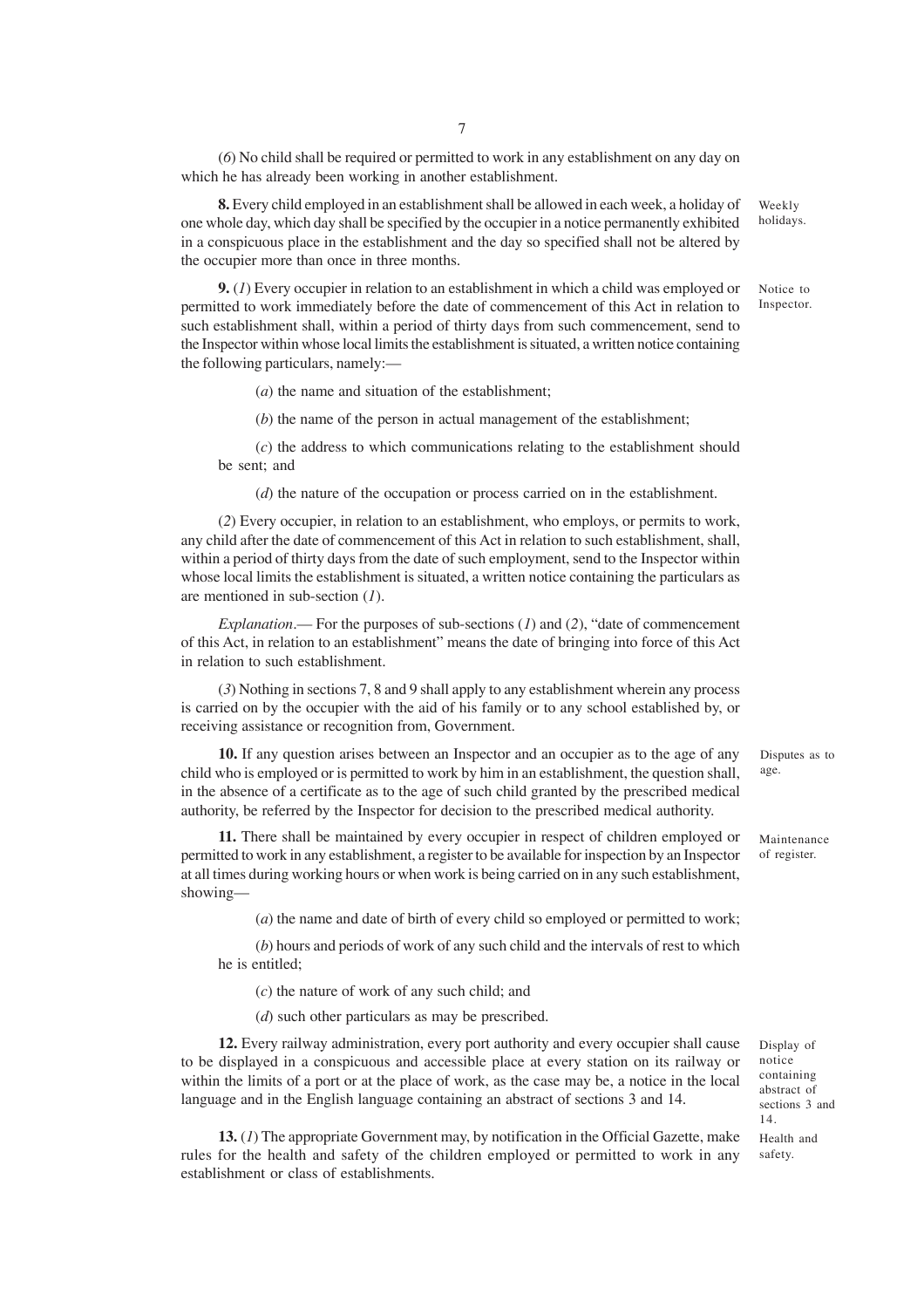(*2*) Without prejudice to the generality of the foregoing provisions, the said rules may provide for all or any of the following matters, namely:—

(*a*) cleanliness in the place of work and its freedom from nuisance;

(*b*) disposal of wastes and effluents;

(*c*) ventilation and temperature;

(*d*) dust and fume;

(*e*) artificial humidification;

(*f*) lighting;

(*g*) drinking water;

(*h*) latrine and urinals;

(*i*) spittoons;

(*j*) fencing of machinery;

(*k*) work at or near machinery in motion;

(*l*) employment of children on dangerous machines;

(*m*) instructions, training and supervision in relation to employment of children on dangerous machines;

(*n*) device for cutting off power;

(*o*) self-acting machines;

(*p*) easing of new machinery;

(*q*) floor, stairs and means of access;

(*r*) pits, sumps, openings in floors, etc.;

(*s*) excessive weights;

(*t*) protection of eyes;

(*u*) explosive or inflammable dust, gas, etc.;

(*v*) precautions in case of fire;

(*w*) maintenance of buildings; and

(*x*) safety of buildings and machinery.

#### **PART IV**

## **MISCELLANEOUS**

Penalties.

**14.** (*1*) Whoever employs any child or permits any child to work in contravention of the provisions of section 3 shall be punishable with imprisonment for a term which shall not be less than three months but which may extend to one year or with fine which shall not be less than ten thousand rupees but which may extend to twenty thousand rupees or with both.

(*2*) Whoever, having been convicted of an offence under section 3, commits a like offence afterwards, he shall be punishable with imprisonment for a term which shall not be less than six months but which may extend to two years.

(*3*) Whoever—

(*a*) fails to give notice as required by section 9; or

(*b*) fails to maintain a register as required by section 11 or makes any false entry in any such register; or

(*c*) fails to display a notice containing an abstract of section 3 and this section as required by section 12; or

 $*$  \*  $*$  \*  $*$  \*  $*$  \*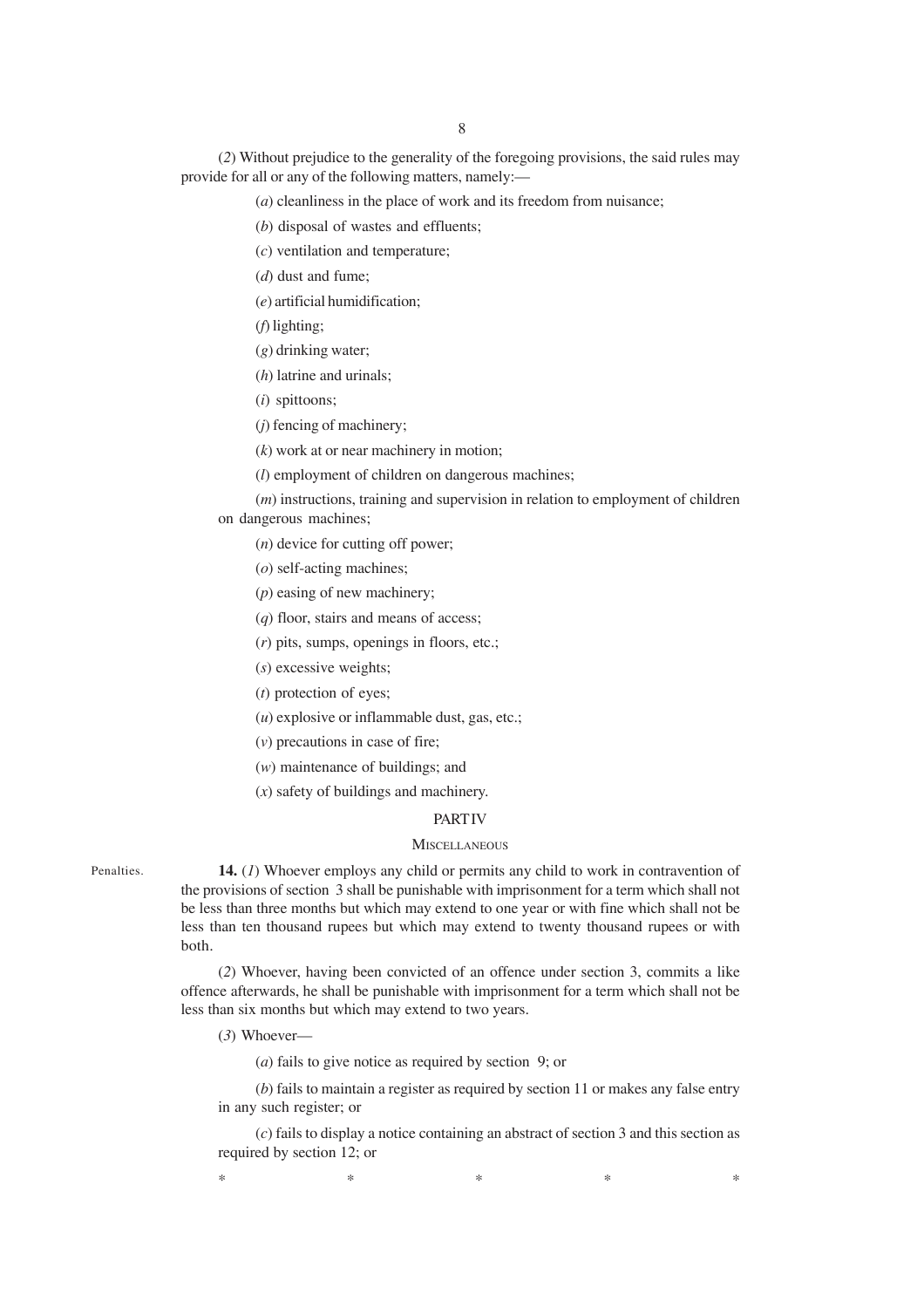shall be punishable with simple imprisonment which may extend to one month or with fine which may extend to ten thousand rupees or with both.

 $*$  \*  $*$  \*  $*$  \*  $*$  \* **18.** (*1*) \* \* \* \* \* \*

Power to make rules.

(*2*) In particular and without prejudice to the generality of the foregoing power, such rules may provide for all or any of the following matters, namely:—

 $*$  \*  $*$  \*  $*$  \*  $*$  \*

 (*b*) number of hours for which a child may be required or permitted to work under sub-section (*1*) of section 7;

(*c*) grant of certificates of age in respect of young persons in employment or seeking employment, the medical authorities which may issue such certificate, the form of such certificate, the charges which may be made thereunder and the manner in which such certificate may be issued:

 Provided that no charge shall be made for the issue of any such certificate if the application is accompanied by evidence of age deemed satisfactory by the authority concerned;

(*d*) the other particulars which a register maintained under section 11 should contain.

 $*$  \*  $*$  \*  $*$  \*  $*$  \*

## THE SCHEDULE

#### (*See* section 3)

### PART A

### *Occupations*

Any occupation connected with—

(*1*) Transport of passengers, goods or mails by railway;

(*2*) Cinder picking, clearing of an ash pit or building operation in the railway premises;

(*3*) Work in a catering establishment at a railway station, involving the movement of a vendor or any other employee of the establishment from one platform to another or into or out of a moving train;

(*4*) Work relating to the construction of a railway station or with any other work where such work is done in close proximity to or between the railway lines;

(*5*) A port authority within the limits of any port;

(*6*) Work relating to selling of crackers and fireworks in shops with temporary licences;

(*7*) Abattoirs/slaughter Houses;

(*8*) Automobile workshop and garages;

(*9*) Foundries;

(*10*) Handling of toxic or inflammable substances or explosives;

(*11*) Handloom and powerloom industry;

(*12*) Mines (underground and underwater) and collieries;

(*13*) Plastic units and fibreglass workshops;

(*14*) Employment of children as domestic workers or servants;

(*15*) Employment of children in dhabas (road side eateries), restaurants, hotels, motels,

tea shops, resorts, spas or other recreational centres;

(*16*) Diving.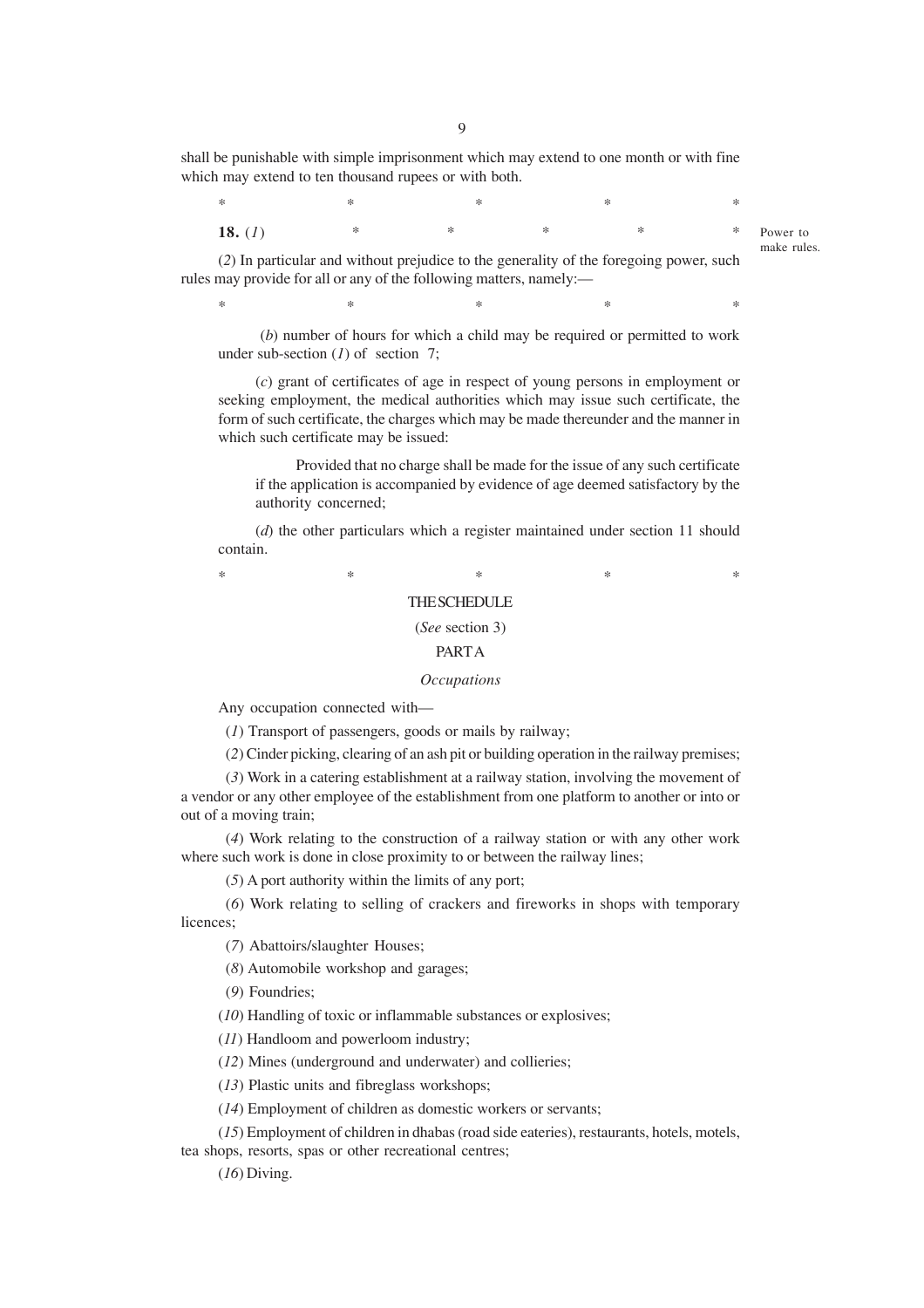# 10

# PART B

## *Processes*

(*1*) Bidi-making.

(*2*) Carpet-weaving including preparatory and incidental process thereof.

(*3*) Cement manufacture, including bagging of cement.

(*4*) Cloth printing, dyeing and weaving including processes, preparatory and incidental thereto.

(*5*) Manufacture of matches, explosives and fire-works.

(*6)* Mica-cutting and splitting.

(*7*) Shellac manufacture.

(*8*) Soap manufacture.

(*9*) Tanning.

(*10*) Wool-cleaning.

(*11*) Building and construction industry including processing and polishing of granite stones.

(*12*) Manufacture of slate pencils (including packing).

(*13*) Manufacture of products from agate.

(*14*) Manufacturing processes using toxic metals and substances such as lead, mercury, manganese, chromium, cadmium, benzene, pesticides and asbestos.

(*15*) 'Hazardous process' as defined in section 2 (cb) and 'dangerous operation' as notified in rules under section 87 of the Factories Act, 1948 (63 of 1948).

(*16*) Printing as defined in section 2(k) (iv) of the Factories Act, 1948 (63 of 1948).

(*17*) Cashew and cashewnut descaling and processing.

(*18*) Soldering processes in electronics industries.

(*19*) 'Aggarbatti' manufacturing.

(*20*) Automobile repairs and maintenance including processes incidental thereto, namely, welding, lathe work, dent beating and painting.

(*21*) Brick kilns and roof titles units.

(*22*) Cotton ginning and processing and production of hosiery goods.

(*23*) Detergent manufacturing.

(*24*) Fabrication workshops (ferrous and non-ferrous).

(*25*) Gem cutting and polishing.

(*26*) Handling of chromite and managanese ores.

(*27*) Jute textile manufacture and coir making.

(*28*) Lime kilns and manufacture of lime.

(*29*) Lock making.

(*30*) Manufacturing processes having exposure to lead such as primary and secondary smelting, welding and cutting of lead-painted metal constructions, welding of galvanized or zinc silicate, polyvinyl chloride, mixing (by hand) of crystal glass mass, sanding or scrapping of lead paint, burning of lead in enamelling workshops, lead mining, plumbing, cable making, wire patenting, lead casting, type founding in printing shops. Store type setting, assembling of cars, shot making and lead glass blowing.

(*31*) Manufacture of cement pipes, cement products and other related work.

(*32*) Manufacturing of glass, glassware including bangles, flourescent tubes, bulbs and other similar glass products.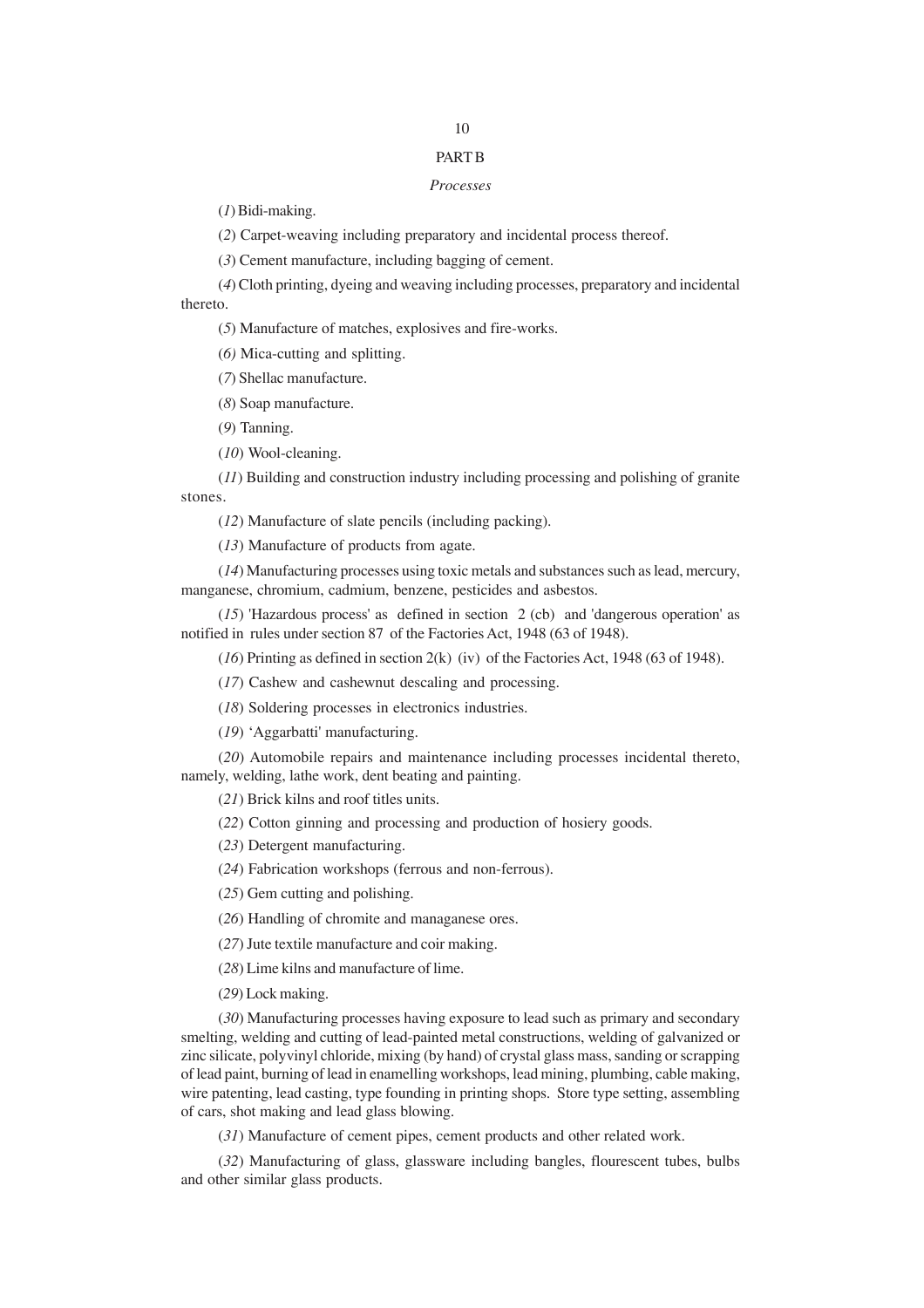(*33*) Manufacture of dyes and dye stuff.

(*34*) Manufacturing or handling of pesticides and insecticides.

(*35*) Manufacturing or processing and handling of corrosive and toxic substances, metal cleaning and photo engraving and soldering processes in electronic industry.

(*36*) Manufacturing of burning coal and coal briquettes.

(*37*) Manufacturing of sports goods involving exposure to synthetic materials, chemicals and leather.

(*38*) Moulding and processing of fibreglass and plastic.

(*39*) Oil expelling and refinery.

(*40*) Paper making.

(*41*) Potteries and ceramic industry.

(*42*) Polishing, moulding, cutting, welding and manufacture of brass goods in all forms.

(*43*) Process in agriculture where tractors, threshing and harvesting machines are used and chaff cutting.

(*44*) Saw mill—all processes.

(*45*) Sericulture processing.

(*46*) Skinning, dyeing and processes for manufacturing of leather and leather products.

(*47*) Stone breaking and stone crushing.

(*48*) Tobacco processing including manufacturing of tobacco, tobacco paste and handling of tobacco in any form.

(*49*) Tyre making, repairing, re-treading and graphite benefication.

(*50*) Utensils making, polishing and metal buffing.

(*51*) 'Zari' making (all processes).

(*52*) Electroplating.

(*53*) Graphite powdering and incidental processing.

(*54*) Grinding of glazing of metals.

(*55*) Diamond cutting and polishing.

(*56*) Extraction of slate from mines.

(*57*) Rag picking and scavenging.

(*58*) Processes involving exposure to excessive heat (*e.g*. working near furnace) and

cold.

(*59*) Mechanised fishing.

(*60*) Food processing.

(*61*) Beverage industry.

(*62*) Timber handling and loading.

(*63*) Mechanical Lumbering.

(*64*) Warehousing.

(*65*) Processes involving exposure to free silica such as slate, pencil industry, stone grinding, slate stone mining, stone quarries, agate industry.